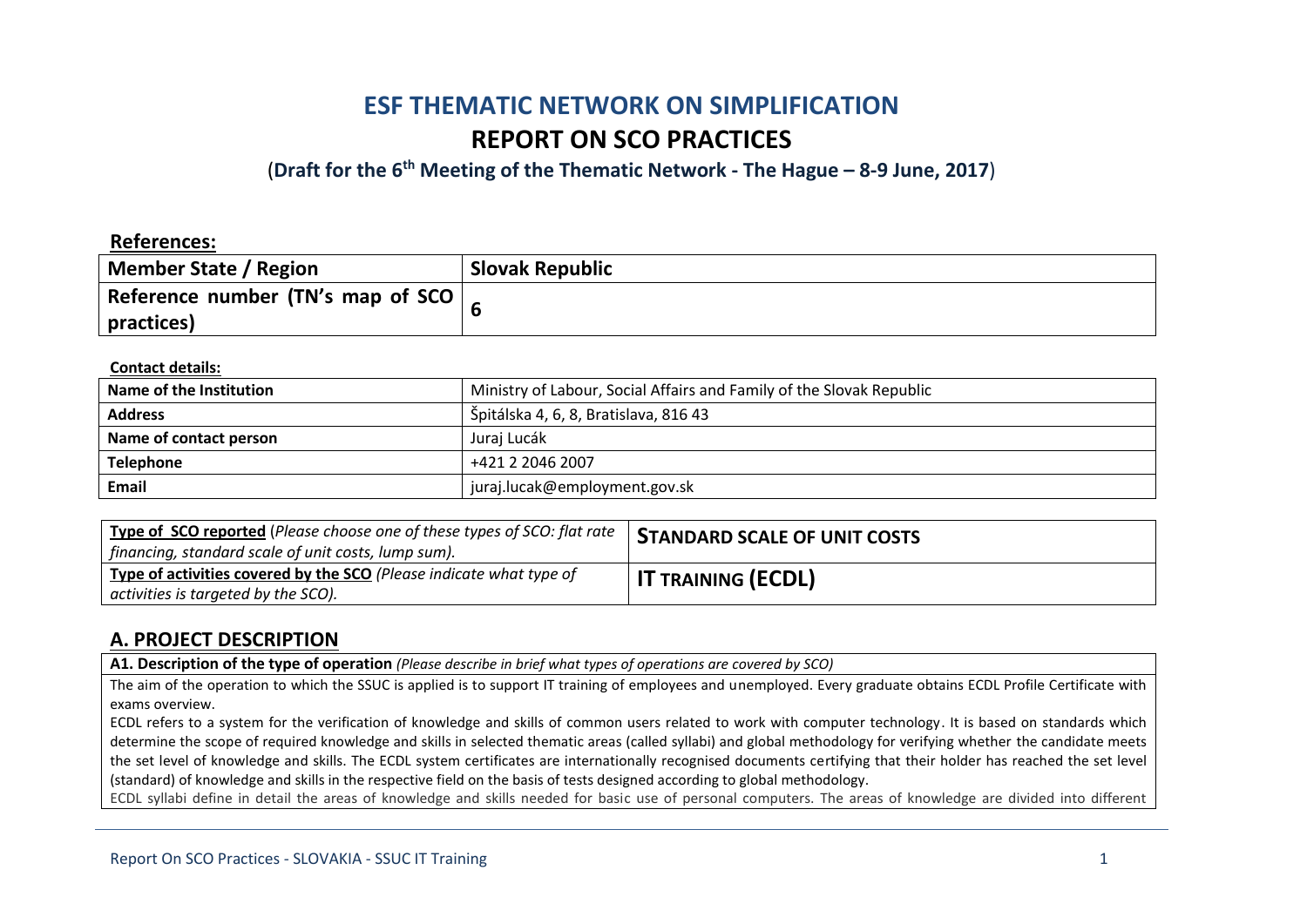#### **ESF THEMATIC NETWORK ON SIMPLIFICATION**

#### **REPORT ON SCO PRACTICES**

#### (**Draft for the 6th Meeting of the Thematic Network - The Hague – 8-9 June, 2017**)

thematic units – modules. A syllabus is formulated independent of software and hardware. This refers both to NPs (national projects) and DDPs (demand-driven projects).

ECDL modules currently localised in the Slovak Republic:

- Base modules category
- M2. Computer essentials
- M3. Word processing
- M4. Spreadsheets
- M7. Online collaboration
- Standard modules category M5. Using databases
- M6. Presentation
- M12. IT security
- Advanced modules category AM3. Advanced word processing AM4. Advanced spreadsheets AM5. Advanced database AM6. Advanced presentation

**ECDL Profile Certificate** can be obtained one or more tests from different module categories (Base, Standard, Advanced).

**A2. Definition of outputs/results** (*Please give a short definition of outputs and/or results)*

The output of operation is the ECDL (European Computer Driving Licence) Profile Certificate obtained. The funds will be reimbursed to the beneficiary on the basis of proving of actually obtained ECDL certificates with the list of completed ECDL certification exams, while the recipient provides data on certificates and taken exams in electronic form.

Eligible expenditure of the project is expenditure for no more than one certificate for modules Base/Standard and no more than one certificate for modules Advanced for each participant.

The implementation of unit costs for training activities related to the ECDL is not covered in described SSUC.

**A3. Beneficiaries** *(please indicate the types of beneficiaries involved in the operations covered by SCO)*

for example: NGOs, private entities (entrepreneurs, professional associations), public entities – schools, legal persons directly managed by state, municipalities

**A4. Target group(s)** *(Please list target groups within projects covered by SCO)*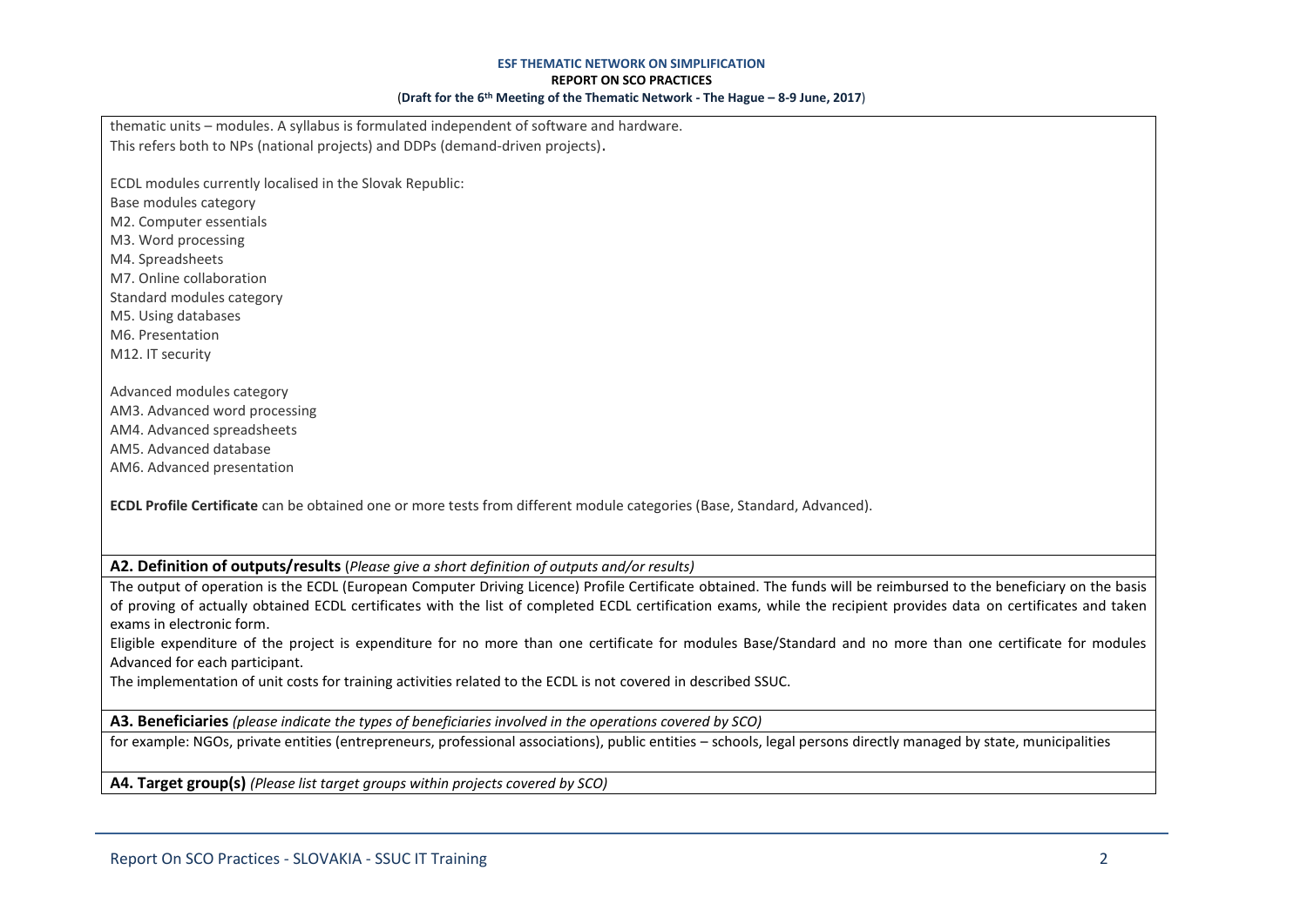### **ESF THEMATIC NETWORK ON SIMPLIFICATION REPORT ON SCO PRACTICES** (**Draft for the 6th Meeting of the Thematic Network - The Hague – 8-9 June, 2017**)

employees, unemployed

## **B. METHODOLOGY AND CALCULATION METHOD**

**B.1 Methodology** *(please indicate which methodology/ies has/have been used: Fair, equitable and verifiable method / use of existing EU schemes for similar types of operation and beneficiary / Use of existing own national schemes for similar types of operations and beneficiaries / use of rates and specific methods enshrined in the regulation or in a delegated act / use of a draft budget /combination of methodologies).*

*Please indicate if the concerned SCO has been covered by Art. 14(1) ESF)*

The SSUC was calculated by using a fair, equitable and verifiable method according to Art. 67 (5) (a) of the CPR and was covered by the Delegated Act under Art. 14 (1) of the ESF Regulation.

**B.2 Calculation Methods** *(please describe how the calculations have been made)*

The price for ECDL certification consists of the following parts:

• the price for index of ECDL system

The index price is established based on the price set by the Slovak Society for Computer Science, which is the only ECDL licensee in Slovakia.

• the price for taking an ECDL test

The price for making one test was set as an average price based on a market research according to the type of the test separately for tests for modules Base and Standard and separately for modules Advanced

• the price for issuing an ECDL certificate

At sitting the price of issuing ECDL certificate we base from the price of Slovak Society for Computer Science which is the only holder of ECDL license in Slovakia.

For more information click on Annex listed in part I.

**B.3 Data source** *(please indicate the type of data used and the data source)*

**market research** - the website of the Slovak Society for Computer Science used for the setting of the price for the ECDL index and for the issue of the ECDL certificate, and the websites used for the market survey of the prices of certification exams are provided in the annex specifying the calculation of the prices of certification exams

### **C. IMPLEMENTATION OF SCO** (*Please describe in brief what implementation rules and conditions have been set out).*

The funds will be reimbursed to the beneficiary on the basis of proving of actually obtained ECDL certificates with the list of completed ECDL certification exams, while the recipient provides data on certificates and taken exams in electronic form.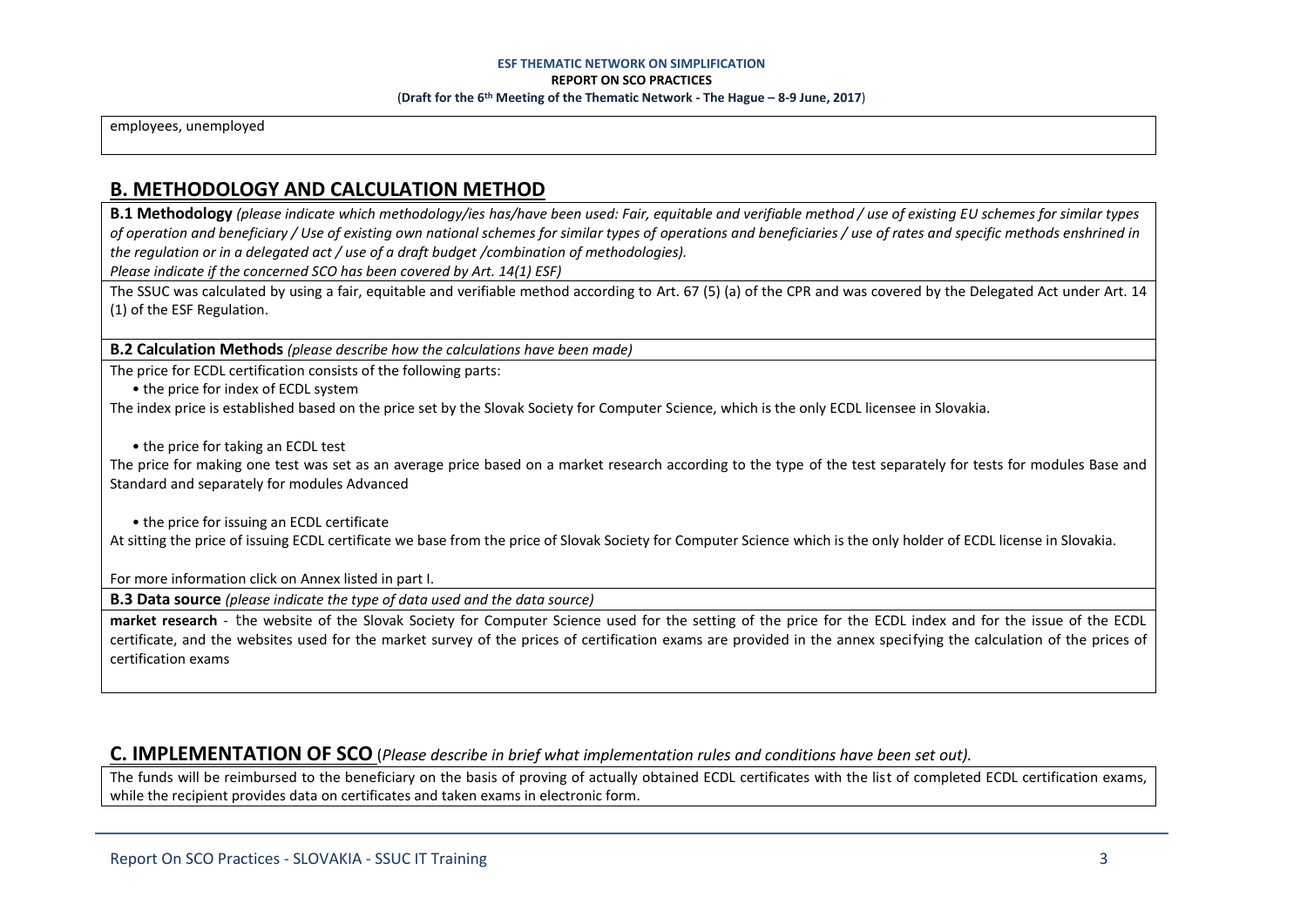#### **ESF THEMATIC NETWORK ON SIMPLIFICATION REPORT ON SCO PRACTICES** (**Draft for the 6th Meeting of the Thematic Network - The Hague – 8-9 June, 2017**)

These documents must be submitted and attached to the request for payment together with the document "Additional Monitoring Data".

The MA/IB records these data into an electronic register of certificates and will check their accuracy and eligibility. MA/IB verifies the authenticity of the certificates and exams at the Slovak Society for Computer Science.

The MA/IB will carry out on-the-spot inspections during the project implementation process. Every demand-driven project must be subject to at least one on-thespot inspection during implementation. With regard to national projects, at least one on-the spot inspection will be carried out per year. The control will aim to verify whether ECDL certification has actually taken place – according to binding instructions (annex to the Grant Contract).

### **D. AUDIT TRAIL** *(Please provide a brief description of the audit trail for the concerned SCO, including documents, key contents/conditions and procedures).*

The funds will be reimbursed to the beneficiary on the basis of proving of actually obtained ECDL certificates with the list of completed ECDL certification exams, while the recipient provides data on certificates and taken exams in electronic form.

These documents must be submitted and attached to the request for payment together with the document "Additional Monitoring Data".

The MA/IB records these data into an electronic register of certificates and will check their accuracy and eligibility. MA/IB verifies the authenticity of the certificates and exams at the Slovak Society for Computer Science.

The MA/IB will carry out on-the-spot inspections during the project implementation process. Every demand-driven project must be subject to at least one on-thespot inspection during implementation. With regard to national projects, at least one on-the spot inspection will be carried out per year. The control will aim to verify whether ECDL certification has actually taken place – according to binding instructions (annex to the Grant Contract).

## **E. ASSESSMENT BY THE AUDIT AUTHORITY(IES) INCLUDING EVENTUAL EX ANTE ASSESSMENT** *(If relevant, please explain*

*how the audit authority has been involved in preparation and assessment of the SCO).* 

SSUC was consulted with AA. The key comments aimed at overlapping of SCO/UC/expenditures and at precise control mechanism during first level control of Requests for Payment and during on the spot control. MA/IB added precise control mechanism.